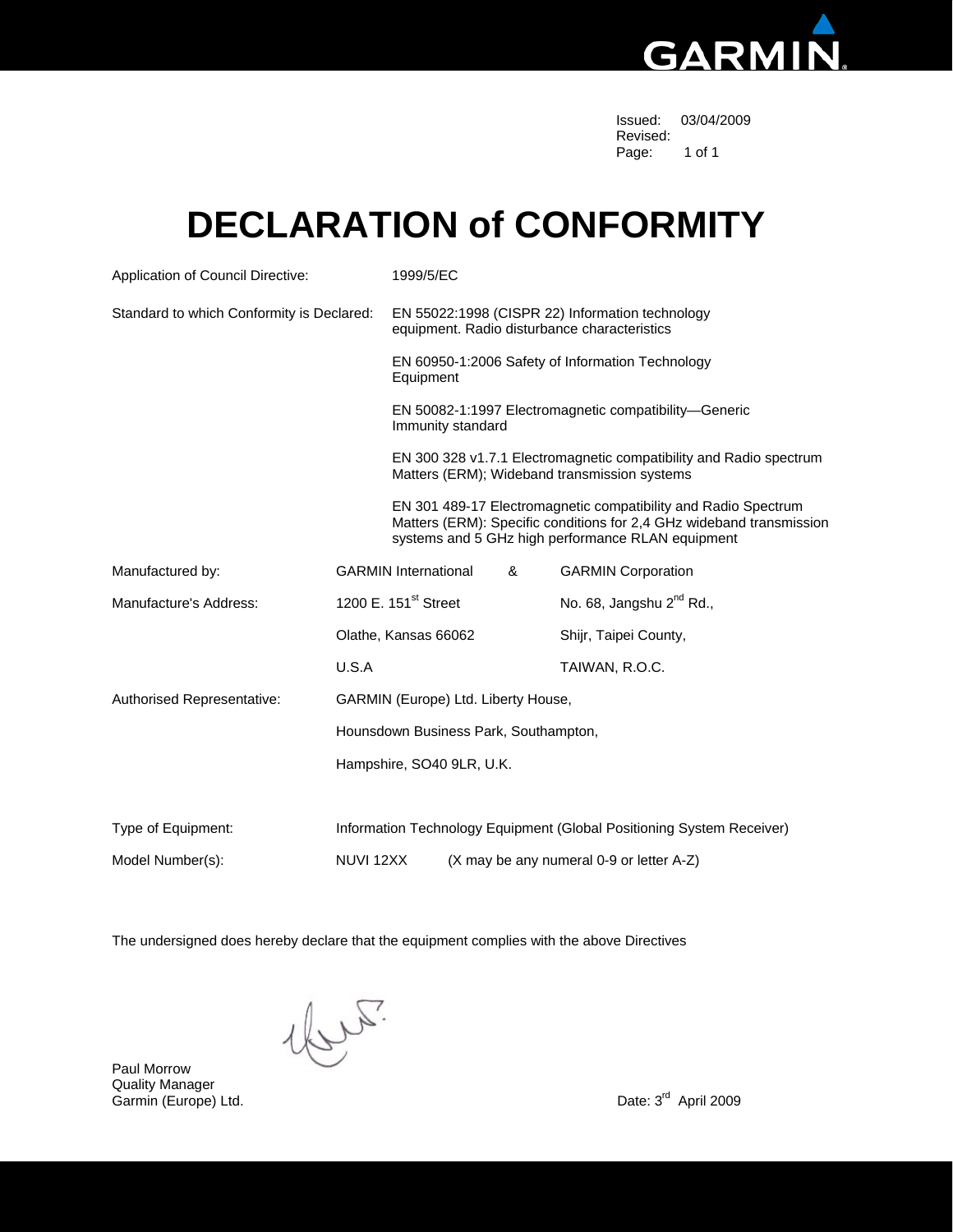

| Publication: 03/04/2009 |        |
|-------------------------|--------|
| Révision:               |        |
| Page:                   | 1 of 1 |

### **DECLARATION de CONFORMITE**

| Application des directives :            |                                                                                                            | 1999/5/EC                                                                                                                                                                                                                 |   |                                      |  |  |  |
|-----------------------------------------|------------------------------------------------------------------------------------------------------------|---------------------------------------------------------------------------------------------------------------------------------------------------------------------------------------------------------------------------|---|--------------------------------------|--|--|--|
| Norme dont la conformité est déclarée : |                                                                                                            | EN 55022:1998 (CISPR 22) Appareils de traitement<br>de l'information - Caractéristiques de perturbations radioélectriques                                                                                                 |   |                                      |  |  |  |
|                                         |                                                                                                            | EN 60950-1:2006 Sécurité des appareils de traitement<br>de l'information                                                                                                                                                  |   |                                      |  |  |  |
|                                         |                                                                                                            | EN 50082-1:1997 Compatibilité électromagnétique -- Norme générique -<br>Immunité                                                                                                                                          |   |                                      |  |  |  |
|                                         |                                                                                                            | EN 300 328 v1.7.1 CEM et spectre radioélectrique (ERM) : Système de<br>transmission de données à large bande                                                                                                              |   |                                      |  |  |  |
|                                         |                                                                                                            | EN 301 489-17 Compatibilité électromagnétique et spectre<br>radioélectrique (ERM) : Exigences spécifiques pour les systèmes de<br>transmission large bande à 2,4 GHz et les équipements haute<br>performance RLAN à 5 GHz |   |                                      |  |  |  |
| Fabriqué(s) par :                       |                                                                                                            | <b>GARMIN International</b>                                                                                                                                                                                               | & | <b>GARMIN Corporation</b>            |  |  |  |
| Adresse de fabrication :                |                                                                                                            | 1200 E. 151 <sup>st</sup> Street                                                                                                                                                                                          |   | No. 68, Jangshu 2 <sup>nd</sup> Rd., |  |  |  |
|                                         |                                                                                                            | Olathe, Kansas 66062                                                                                                                                                                                                      |   | Shijr, Taipei County,                |  |  |  |
|                                         | U.S.A                                                                                                      |                                                                                                                                                                                                                           |   | TAIWAN, R.O.C.                       |  |  |  |
| Représentant autorisé :                 | GARMIN (Europe) Ltd. Liberty House,                                                                        |                                                                                                                                                                                                                           |   |                                      |  |  |  |
|                                         | Hounsdown Business Park, Southampton,                                                                      |                                                                                                                                                                                                                           |   |                                      |  |  |  |
|                                         | Hampshire, SO40 9LR, U.K.                                                                                  |                                                                                                                                                                                                                           |   |                                      |  |  |  |
| Type d'appareil :                       | Appareil de traitement de l'information (récepteur GPS)                                                    |                                                                                                                                                                                                                           |   |                                      |  |  |  |
| Référence(s) du modèle :                | (X peut correspondre à un caractère numérique compris<br>NUVI 12XX<br>entre 0 et 9 ou une lettre de A à Z) |                                                                                                                                                                                                                           |   |                                      |  |  |  |

Le soussigné déclare expressément que l'appareil est conforme aux directives susmentionnées.

1brs.

Paul Morrow Responsable qualité Garmin (Europe) Ltd. **Carmin (Europe) Ltd.** Date: 3<sup>rd</sup> Avril 2009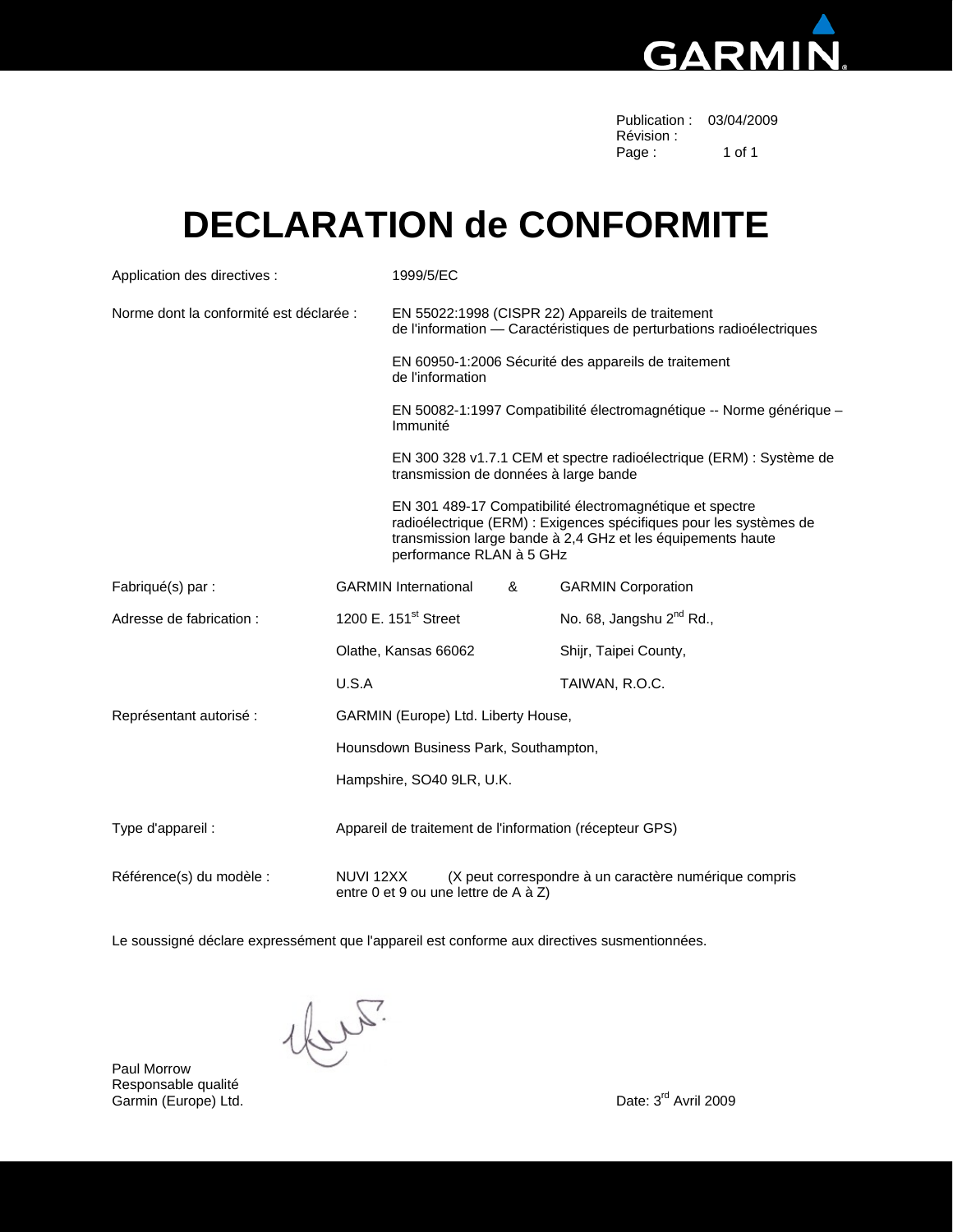

 Emissione: 03/04/2009 Modifica:<br>Pagina: Pagina: 1 of 1

### **DICHIARAZIONE di CONFORMITÀ**

| Applicazione della direttiva del consiglio: |                                                                                          | 1999/5/EC                                                                                                                                                                                                                                              |                                                                                   |                                      |  |  |  |  |
|---------------------------------------------|------------------------------------------------------------------------------------------|--------------------------------------------------------------------------------------------------------------------------------------------------------------------------------------------------------------------------------------------------------|-----------------------------------------------------------------------------------|--------------------------------------|--|--|--|--|
| Standard di conformità:                     |                                                                                          | EN 55022:1998 (CISPR 22) Apparecchi per la tecnologia<br>dell'informazione - Caratteristiche di radiodisturbo                                                                                                                                          |                                                                                   |                                      |  |  |  |  |
|                                             |                                                                                          |                                                                                                                                                                                                                                                        | EN 60950-1:2006 Sicurezza degli apparecchi per la tecnologia<br>dell'informazione |                                      |  |  |  |  |
|                                             |                                                                                          |                                                                                                                                                                                                                                                        | EN 50082-1:1997 Compatibilità elettromagnetica - Norma<br>generica sull'immunità  |                                      |  |  |  |  |
|                                             |                                                                                          | EN 300 328 v1.7.1 Compatibilità elettromagnetica e questioni<br>relative allo spettro della radiofrequenza: sistemi di<br>trasmissione a banda larga                                                                                                   |                                                                                   |                                      |  |  |  |  |
|                                             |                                                                                          | EN 301 489-17 Compatibilità elettromagnetica e questioni<br>relative allo spettro della radiofrequenza (ERM): condizioni<br>specifiche per sistemi di trasmissione a banda larga da 2,4<br>GHz e apparecchiature per RLAN ad alte prestazioni da 5 GHz |                                                                                   |                                      |  |  |  |  |
| Prodotte da:                                | <b>GARMIN</b> International                                                              |                                                                                                                                                                                                                                                        | &                                                                                 | <b>GARMIN Corporation</b>            |  |  |  |  |
| Indirizzo del produttore:                   | 1200 E. 151 <sup>st</sup> Street                                                         |                                                                                                                                                                                                                                                        |                                                                                   | No. 68, Jangshu 2 <sup>nd</sup> Rd., |  |  |  |  |
| Olathe, Kansas 66062                        |                                                                                          |                                                                                                                                                                                                                                                        |                                                                                   | Shijr, Taipei County,                |  |  |  |  |
|                                             | U.S.A                                                                                    |                                                                                                                                                                                                                                                        |                                                                                   | TAIWAN, R.O.C.                       |  |  |  |  |
| Rappresentate autorizzato:                  |                                                                                          |                                                                                                                                                                                                                                                        | GARMIN (Europe) Ltd. Liberty House,                                               |                                      |  |  |  |  |
|                                             | Hounsdown Business Park, Southampton,                                                    |                                                                                                                                                                                                                                                        |                                                                                   |                                      |  |  |  |  |
|                                             |                                                                                          | Hampshire, SO40 9LR, U.K.                                                                                                                                                                                                                              |                                                                                   |                                      |  |  |  |  |
| Tipo di apparecchiatura:                    | Apparecchi per la tecnologia dell'informazione (ricevitore Global Positioning<br>System) |                                                                                                                                                                                                                                                        |                                                                                   |                                      |  |  |  |  |
| Numero modello:                             | NUVI 12XX                                                                                |                                                                                                                                                                                                                                                        | (X può essere un numero 0-9 o una lettera A-Z)                                    |                                      |  |  |  |  |

Il sottoscritto dichiara con il presente documento che l'apparecchiatura è conforme alle suddette direttive

1br.

Paul Morrow Manager qualità<br>Garmin (Europe) Ltd.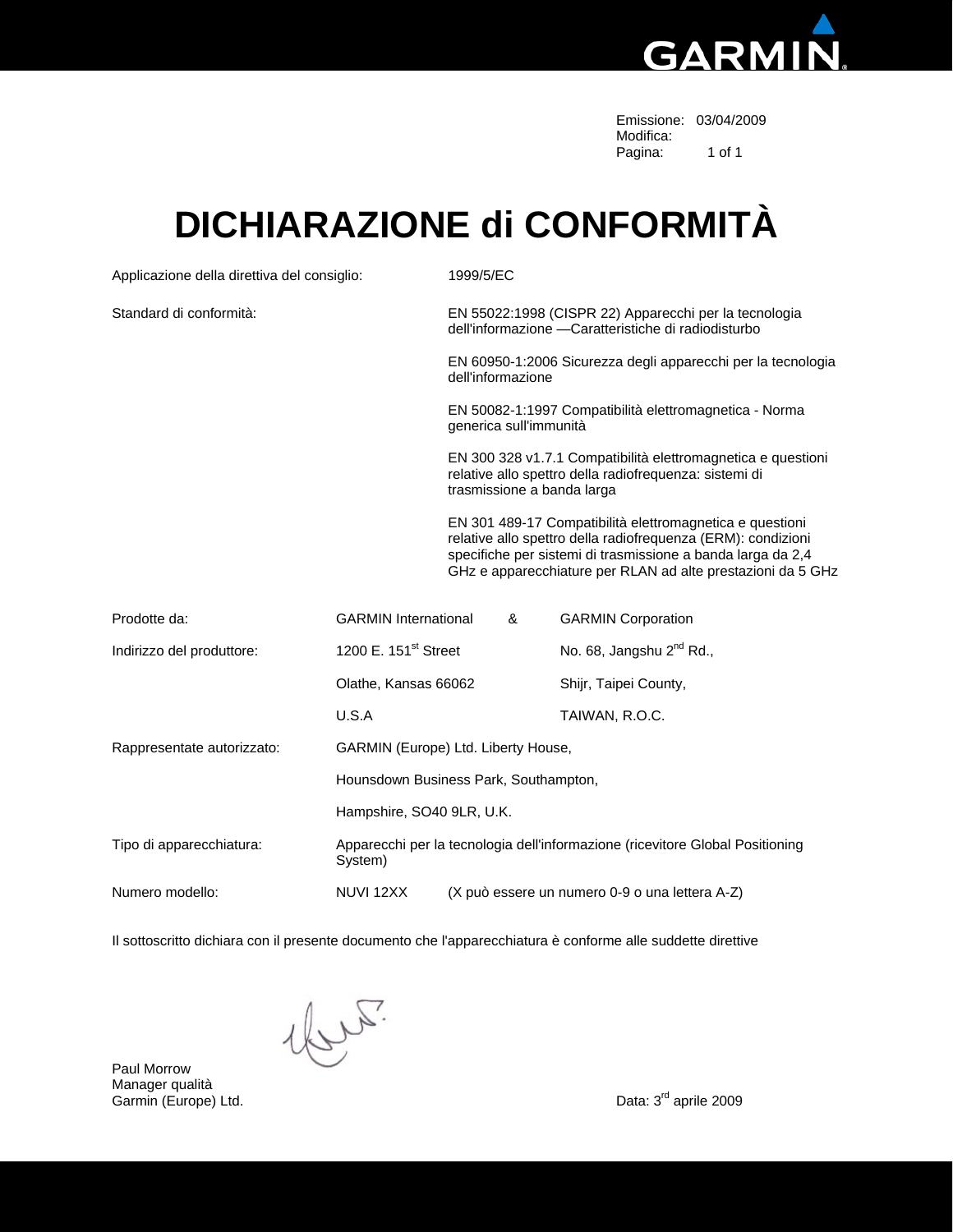

Herausgegeben: 03/04/2009 Überarbeitet:<br>Seite: Seite: 1 of 1

# **KONFORMITÄTSERKLÄRUNG**

| Anwendung der Richtlinien des Rates:    |                                  |                                                                                                                      | 1999/5/EC                                                                                                                                                                                                                                                |  |                                      |  |  |
|-----------------------------------------|----------------------------------|----------------------------------------------------------------------------------------------------------------------|----------------------------------------------------------------------------------------------------------------------------------------------------------------------------------------------------------------------------------------------------------|--|--------------------------------------|--|--|
| Erklärung der Konformität mit der Norm: |                                  | EN 55022:1998 (CISPR 22) Einrichtungen der<br>Informationstechnik: Grenzwerte und Messverfahren für<br>Funkstörungen |                                                                                                                                                                                                                                                          |  |                                      |  |  |
|                                         |                                  |                                                                                                                      | EN 60950-1:2006 Einrichtungen der Informationstechnik:<br>Sicherheit                                                                                                                                                                                     |  |                                      |  |  |
|                                         |                                  |                                                                                                                      | EN 50082-1:1997 Elektromagnetische Verträglichkeit:<br>Fachgrundnorm Störfestigkeit                                                                                                                                                                      |  |                                      |  |  |
|                                         |                                  |                                                                                                                      | EN 300 328 v1.7.1 Elektromagnetische Verträglichkeit und<br>Funkspektrumangelegenheiten: Breitband-<br>Übertragungssysteme                                                                                                                               |  |                                      |  |  |
|                                         |                                  |                                                                                                                      | EN 301 489-17 Elektromagnetische Verträglichkeit und<br>Funkspektrumangelegenheiten (ERM): Spezifische<br>Bedingungen für Breitbandübertragungssysteme im 2,4-GHz-<br>Band und Einrichtungen in lokalen Hochleistungs-Funknetzen<br>(RLAN) im 5-GHz-Band |  |                                      |  |  |
| Hergestellt von:                        | <b>GARMIN</b> International      |                                                                                                                      | &                                                                                                                                                                                                                                                        |  | <b>GARMIN Corporation</b>            |  |  |
| Adresse des Herstellers:                | 1200 E. 151 <sup>st</sup> Street |                                                                                                                      |                                                                                                                                                                                                                                                          |  | No. 68, Jangshu 2 <sup>nd</sup> Rd., |  |  |
|                                         | Olathe, Kansas 66062             |                                                                                                                      |                                                                                                                                                                                                                                                          |  | Shijr, Taipei County,                |  |  |
| U.S.A                                   |                                  |                                                                                                                      |                                                                                                                                                                                                                                                          |  | TAIWAN, R.O.C.                       |  |  |
| Autorisierter Vertreter:                |                                  |                                                                                                                      | GARMIN (Europe) Ltd. Liberty House,                                                                                                                                                                                                                      |  |                                      |  |  |
|                                         |                                  | Hounsdown Business Park, Southampton,                                                                                |                                                                                                                                                                                                                                                          |  |                                      |  |  |
|                                         |                                  | Hampshire, SO40 9LR, U.K.                                                                                            |                                                                                                                                                                                                                                                          |  |                                      |  |  |
| Einrichtungstyp:                        |                                  | Einrichtungen der Informationstechnik (GPS-Empfänger)                                                                |                                                                                                                                                                                                                                                          |  |                                      |  |  |
| Modellnummer(n):                        | NUVI 12XX                        |                                                                                                                      | (X kann für eine beliebige Zahl zwischen 0 und 9 oder einen<br>beliebigen Buchstaben von A bis Z stehen.)                                                                                                                                                |  |                                      |  |  |

Ich erkläre hiermit, dass das Gerät die obigen Richtlinien erfüllt.

 $\text{c}^{\text{th}}$ 

Paul Morrow Quality Manager<br>Garmin (Europe) Ltd.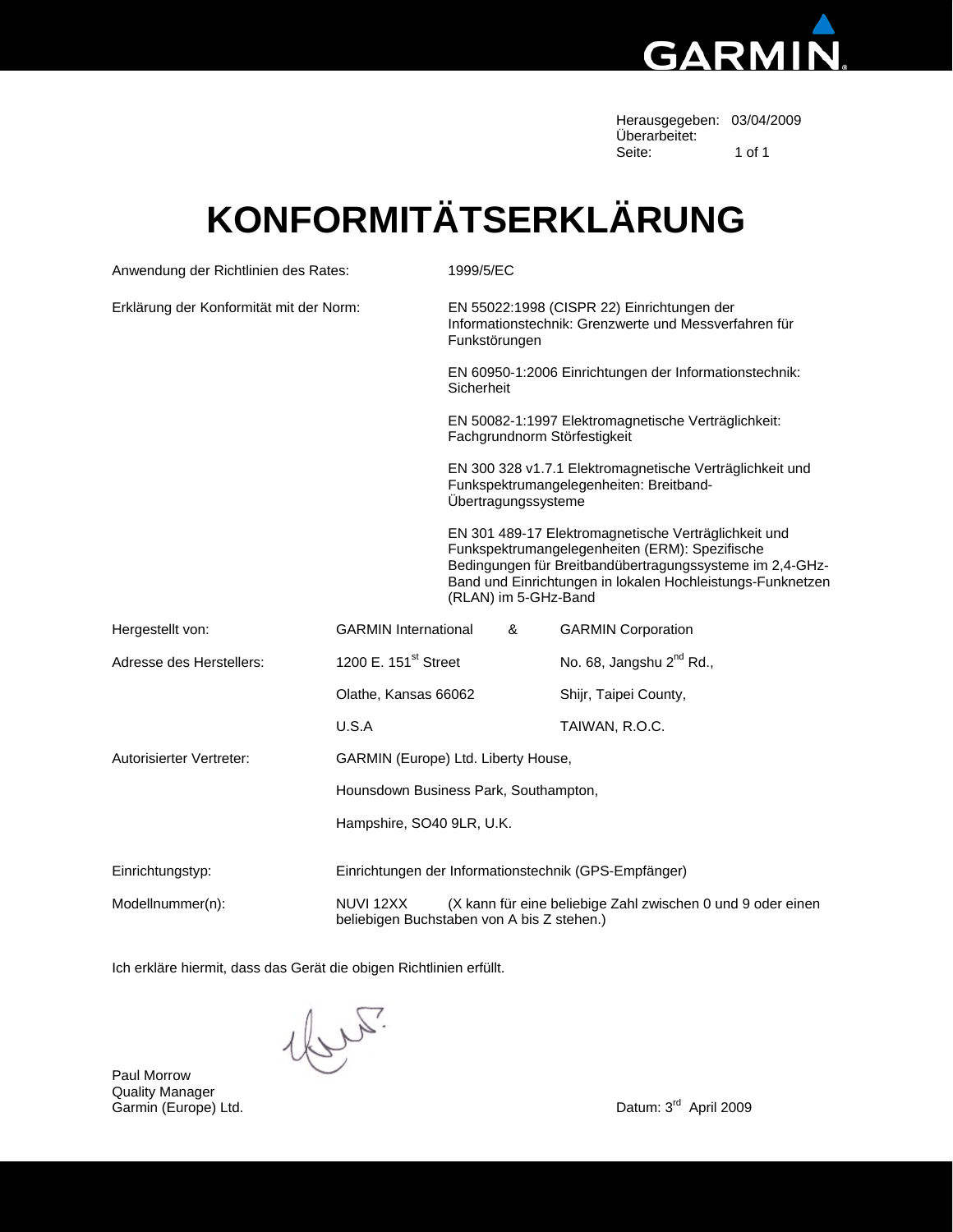

 Emitido: 03/04/2009 Revisado: Página: 1 of 1

## **DECLARACIÓN de CONFORMIDAD**

| Aplicación de Directiva del Consejo:         |                                                                                            | 1999/5/EC                                                                                                                     |                                                                                                                                                                                                                                      |                                      |  |  |  |
|----------------------------------------------|--------------------------------------------------------------------------------------------|-------------------------------------------------------------------------------------------------------------------------------|--------------------------------------------------------------------------------------------------------------------------------------------------------------------------------------------------------------------------------------|--------------------------------------|--|--|--|
| Estándares a los que se declara conformidad: |                                                                                            | EN 55022:1998 (CISPR 22) Equipos de tecnología de la<br>información: características de las perturbaciones<br>radioeléctricas |                                                                                                                                                                                                                                      |                                      |  |  |  |
|                                              |                                                                                            | EN 60950-1:2006 Equipos de seguridad de tecnología de la<br>información                                                       |                                                                                                                                                                                                                                      |                                      |  |  |  |
|                                              |                                                                                            | EN 50082-1:1997 Compatibilidad electromagnética,<br>estándar de inmunidad genérico                                            |                                                                                                                                                                                                                                      |                                      |  |  |  |
|                                              |                                                                                            |                                                                                                                               | EN 300 328 v1.7.1 Compatibilidad electromagnética y<br>cuestiones de espectro de radiofrecuencia: Sistemas de<br>transmisión de banda ancha                                                                                          |                                      |  |  |  |
|                                              |                                                                                            |                                                                                                                               | EN 301 489-17 Compatibilidad electromagnética y cuestiones<br>de espectro de radiofrecuencia (ERM): Condiciones<br>específicas para sistemas de transmisión de banda ancha de<br>2,4 GHz y equipos RLAN de alto rendimiento de 5 GHz |                                      |  |  |  |
| Fabricado por:                               | <b>GARMIN</b> International                                                                |                                                                                                                               | &                                                                                                                                                                                                                                    | <b>GARMIN Corporation</b>            |  |  |  |
| Dirección del fabricante:                    | 1200 E. 151 <sup>st</sup> Street                                                           |                                                                                                                               |                                                                                                                                                                                                                                      | No. 68, Jangshu 2 <sup>nd</sup> Rd., |  |  |  |
|                                              | Olathe, Kansas 66062                                                                       |                                                                                                                               |                                                                                                                                                                                                                                      | Shijr, Taipei County,                |  |  |  |
|                                              | U.S.A                                                                                      |                                                                                                                               |                                                                                                                                                                                                                                      | TAIWAN, R.O.C.                       |  |  |  |
| Representante autorizado:                    | GARMIN (Europe) Ltd. Liberty House,                                                        |                                                                                                                               |                                                                                                                                                                                                                                      |                                      |  |  |  |
|                                              | Hounsdown Business Park, Southampton,                                                      |                                                                                                                               |                                                                                                                                                                                                                                      |                                      |  |  |  |
|                                              | Hampshire, SO40 9LR, U.K                                                                   |                                                                                                                               |                                                                                                                                                                                                                                      |                                      |  |  |  |
| Tipo de equipo:                              | Equipos de tecnología de la información (Receptor de sistema de<br>posicionamiento global) |                                                                                                                               |                                                                                                                                                                                                                                      |                                      |  |  |  |
| Número(s) de modelo:                         | NUVI 12XX                                                                                  | (X puede ser cualquier número entre 0 y 9 o letra de la A a la Z)                                                             |                                                                                                                                                                                                                                      |                                      |  |  |  |

El abajo firmante certifica por la presente que el equipo cumple con las directivas expresadas anteriormente

Paul Morrow Director de calidad Garmin (Europe) Ltd. Fecha: 3<sup>rd</sup> abril 2009